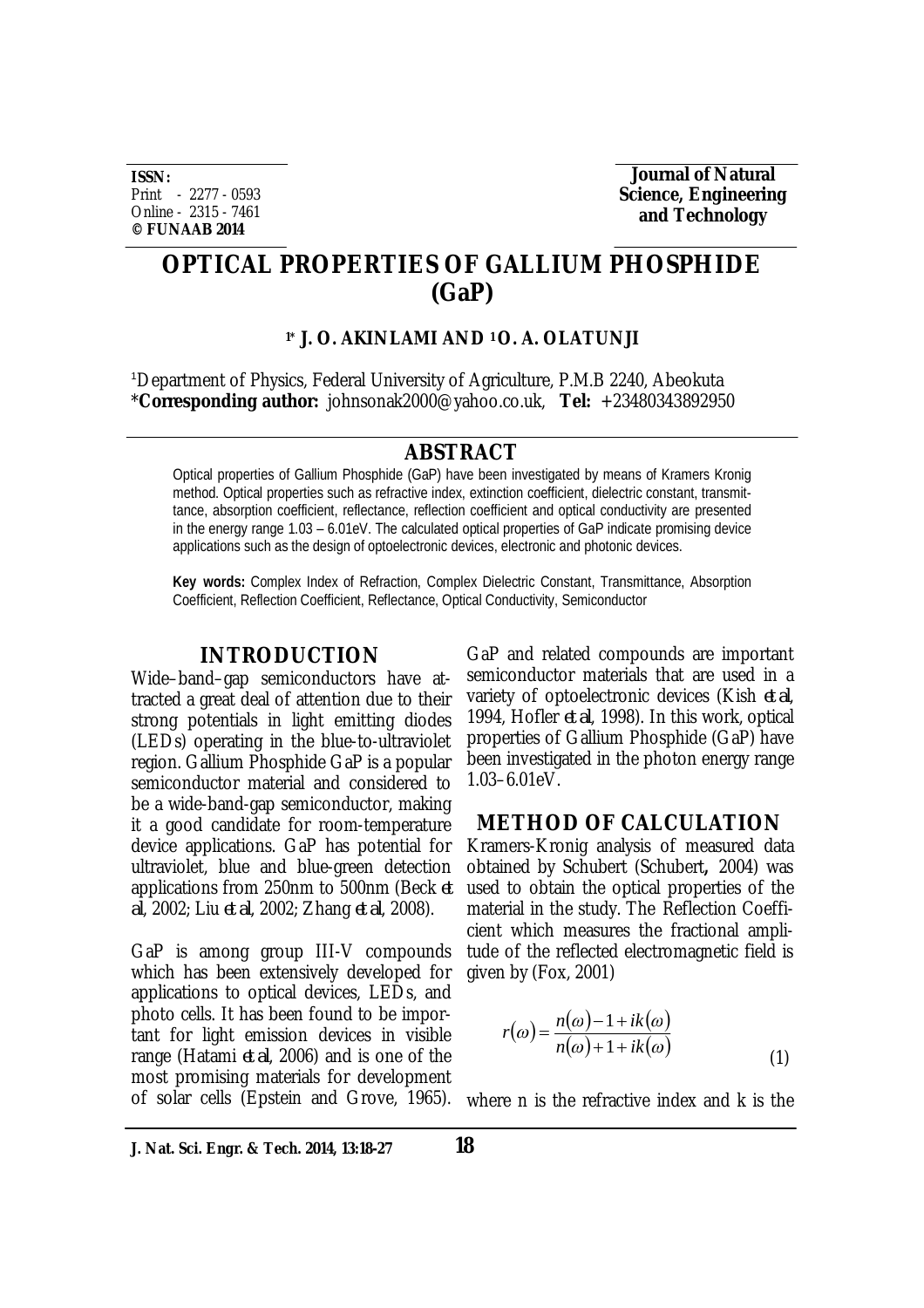#### extinction coefficient.

Kramers-Kronig relations is a mathematical model that describe the existence of a fundamental connection between the real and imaginary part of the complex optical functions descriptive of the light-matter interaction phenomena, such as the dielectric function or the index of refraction. The real and imaginary parts, which describe dispersive and absorptive phenomena, respectively, are not wholly independent, but are connected by a special form of the Hilbert transform, which are termed Kramers-Kronig relations. Kramers-Kronig analysis allows one to calculate the energy dependence of both real and imaginary parts of a specimen's light optical permittivity, together with other optical properties such as the absorption coefficient and reflectivity. Because of Kramers-Kronig relation, the energy dependence of the real part of the refractive index is related to the material absorption, described by the imaginary part of the refractive index (also called the extinction coefficient).

The Reflectance (R) is given by (Yu and Cardona, 1996)

$$
R(\omega) = \frac{(n(\omega) - 1)^2 + k^2(\omega)}{(n(\omega) + 1)^2 + k^2(\omega)}
$$
 (2)

$$
E_1 = n^2 - k^2 \tag{3}
$$

$$
E_2 = 2nk \tag{4}
$$

The absorption coefficient  $(\alpha)$  can be calculated using the equation (Pankove**,** 1971, Swanepoel, 1983)

$$
\alpha = \frac{4\pi k}{\lambda} \tag{5}
$$

where k is the extinction coefficient and  $\lambda$  is the wavelength.

The transmittance is obtained from the relation

$$
R + T + A = 1
$$
 (6)

where R. T and A represent the reflectance. transmittance and absorbance respectively. The sum of these macroscopic quantities must equal unity since the incident radiant flux at one wavelength is distributed totally between reflected, transmitted and absorbed intensity. The absorbance (A) is given by

$$
A = \log\left(\frac{1}{R}\right) \tag{7}
$$

The optical response of a material can be studied in terms of the optical conductivity (σ) which is given by the relation (Sharma and Katyal, 2007)

$$
\sigma = \frac{\alpha n c}{4\pi} \tag{8}
$$

 $\left( \frac{1}{2} \right)$ where c is the velocity of light,  $\alpha$  is the absorption coefficient and n is the refractive index. It can be seen clearly that the optical conductivity directly depends on the absorption coefficient and the refractive index of the material.

# **RESULTS AND DISCUSSION**

The refractive index spectrum of GaP in the energy range 1.03eV to 6.01eV is as shown in Figure 1. There is an increase in the refractive index in the energy range 1.20eV to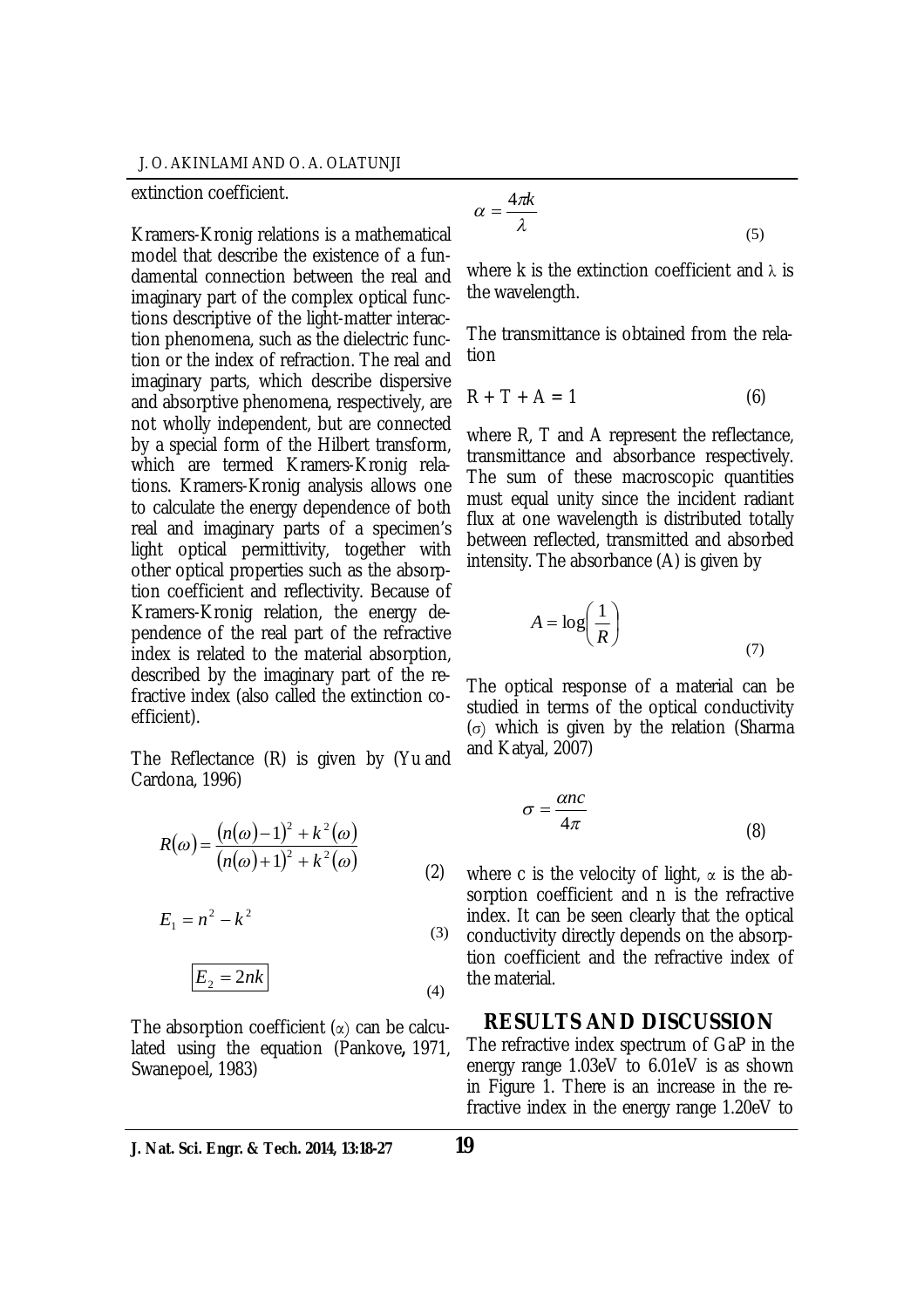

3.65eV, with a peak value of 5.50 at 3.65eV as shown in Figure 1.

 **Figure 1: Refractive Index of Gallium Phosphide (GaP)**

the energy range 3.65–6.01eV. This decrease in refractive index indicates that GaP shows normal dispersion behaviour. Our result for refractive index is higher than that reported by Nelson and Turner (3.44) (Nelson and Turner, 1968) and Matsumoto and Kumabe (3.62 and 4.5) (Matsumoto

The refractive index decreases afterwards in and Kumabe, 1979) this difference is suspected to have come from the experimental procedures taken in the other works. Two peaks are observed at 3.65eV and 4.80eV, they are mainly due to  $\Gamma$  transition (Zhang et al 2011).



 **Figure 2: Extinction Coefficient of Gallium Phosphide (GaP)**

**J. Nat. Sci. Engr. & Tech. 2014, 13:18-27**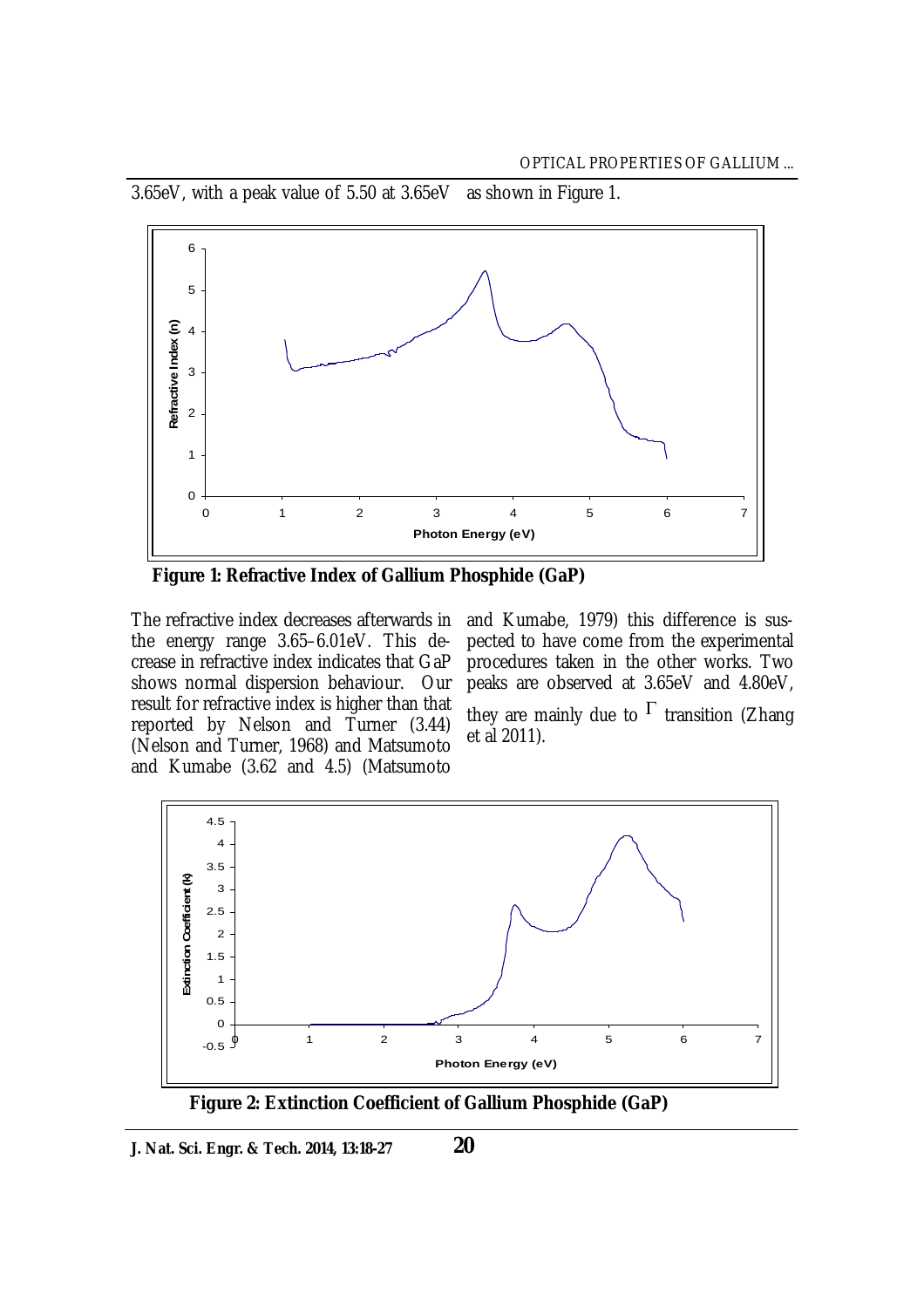### J. O. AKINLAMI AND O. A. OLATUNJI

The extinction coefficient spectrum in the energy range 1.03eV-6.01eV is as shown in Figure 2. There is an increase in extinction coefficient in the energy range 2.7 – 5.7eV as shown in figure 2. It has a peak value of 4.2 at 5.27eV and then decreases to a value of 2.3 at 6.01eV. The increase in extinction coefficient with increase in photon energy in the energy range 2.7 – 5.7eV shows that the fraction of light lost due to scattering and absorbance increases in this energy range and the decrease in the extinction coefficient in the photon energy range 5.7 – 6.01eV shows that the fraction of light lost due to scattering and absorbance decreases in this energy region. The extinction coefficient is zero in the photon energy range 1.03 – 2.7eV which means that GaP is transparent in this energy region. The peak value of extinction coefficient indicates a good absorption in the energy range. Two

peaks are observed at 3.8 and 5.27eV, they are mainly due to  $\mathsf{\Gamma}$  transition (Zhang et al; 2011).

Figure 3 shows the dielectric constant of GaP. There is an increase in the real part of the dielectric constant of GaP in the energy range 1.1 – 3.61eV as shown in Figure 3. It peaks at a value of 27.4 at 3.61eV. The increase in dielectric constant with increase in photon energy in the photon energy range 1.1 – 3.61eV shows that the loss factor increases with increase in photon energy in this energy range. The real part of the dielectric constant then decreases with increase in photon energy in the photon energy range 3.61 – 6.01eV with a minimum value of -12.5 at 5.34eV. This shows that the loss factor decreases with increase in photon energy in this energy range.



**Figure 3: Dielectric Constant of Gallium Phosphide (GaP)**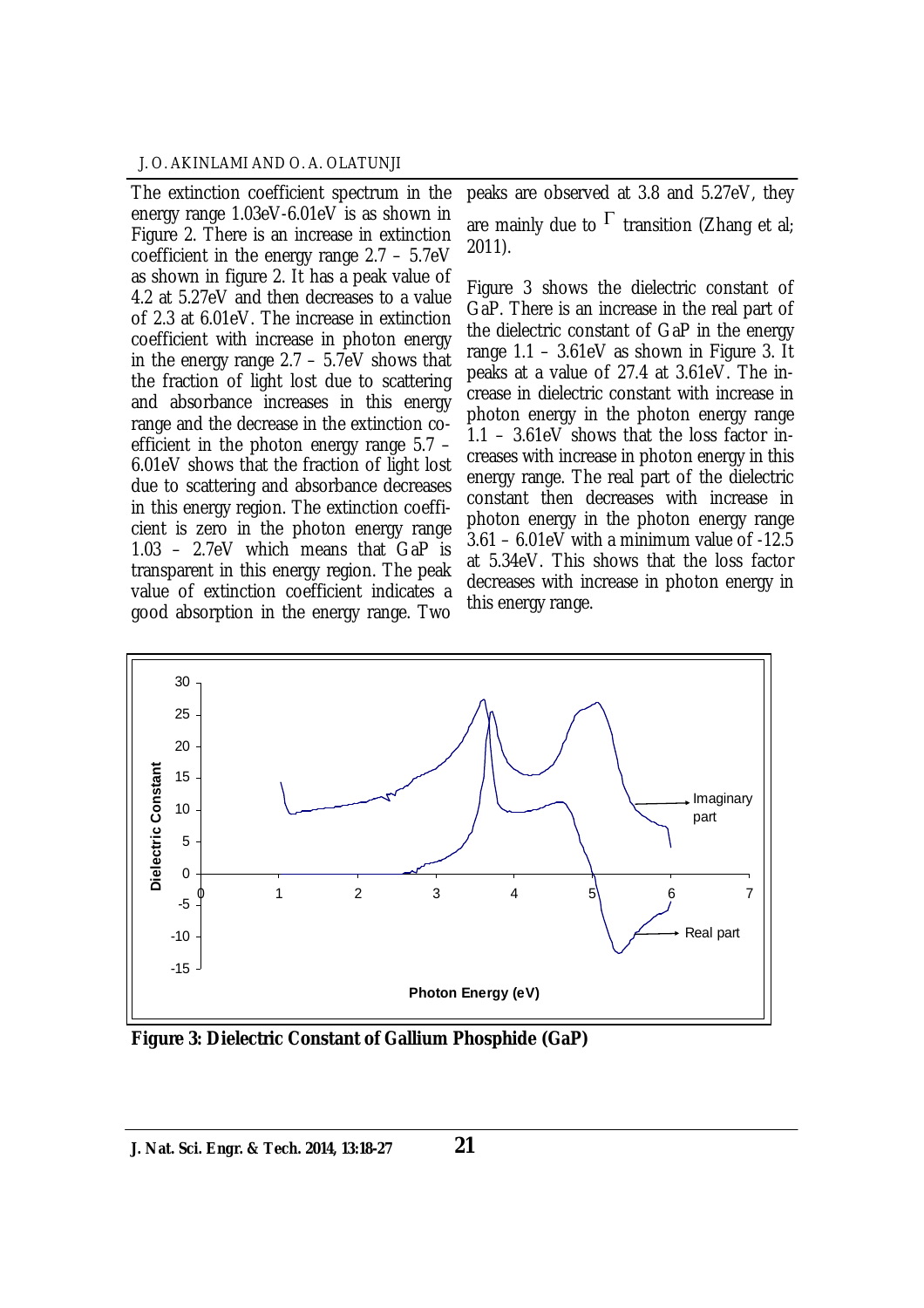There is an increase in the imaginary part of the dielectric constant of GaP in the energy range 2.6 – 5.07eV as shown in figure 3. It peaks at a value of 26.9 at 5.07eV. The increase in imaginary part of the complex dielectric in the photon energy range 2.6 – 5.07eV shows that the loss factor increases

with increase in photon energy in this energy range. The imaginary part of the dielectric constant then decreases in the energy range 5.07 – 6.01eV which shows that the loss factor decreases with increases in photon energy in this energy range.



**Figure 4: Transmittance of Gallium Phosphide (GaP)** 

Figure 4 shows the transmittance of GaP. The transmittance of GaP peaks at a value of 0.20 (20%) at 4.63eV indicating a low transparent material. With a maximum of 0.20 for transmittance it means that GaP is not a good transmitter of electromagnetic wave in this energy region because for a good transmitter the transmittance is 60% and above.

The absorption coefficient,  $\alpha$  of GaP is as shown in Figure 5. It peaks at a value of 2.24 x 10<sup>8</sup> m-1 (22.4 x 10<sup>4</sup> cm-1) at 5.3eV which is in agreement with that reported by Dean and Thomas (10<sup>4</sup> cm-1) (Dean and Thomas, 1966), and Dean *et al* (10<sup>4</sup> cm-1 (Dean *et al*, 1967). The value of absorption

coefficient then drops to a value of 1.39 x 10<sup>8</sup> m-1 at 6.01eV. This high value of the absorption coefficient is typical for interband absorption in semiconductors (Sturge, 1962.). It is important to emphasize that there is no absorption in the energy range 1.03 – 2.6eV which is the energy range of bandgap of GaP. That is, the energy at which the absorption starts corresponds to the direct band gap at 2.25eV (Panish and Casey, 1969). GaP shows no absorption below its band gap. The absorption coefficient shows two peaks at photon energies 3.78eV and

5.3eV, they are mainly due to  $\Gamma$  transition (Zhang et al; 2011).

**J. Nat. Sci. Engr. & Tech. 2014, 13:18-27**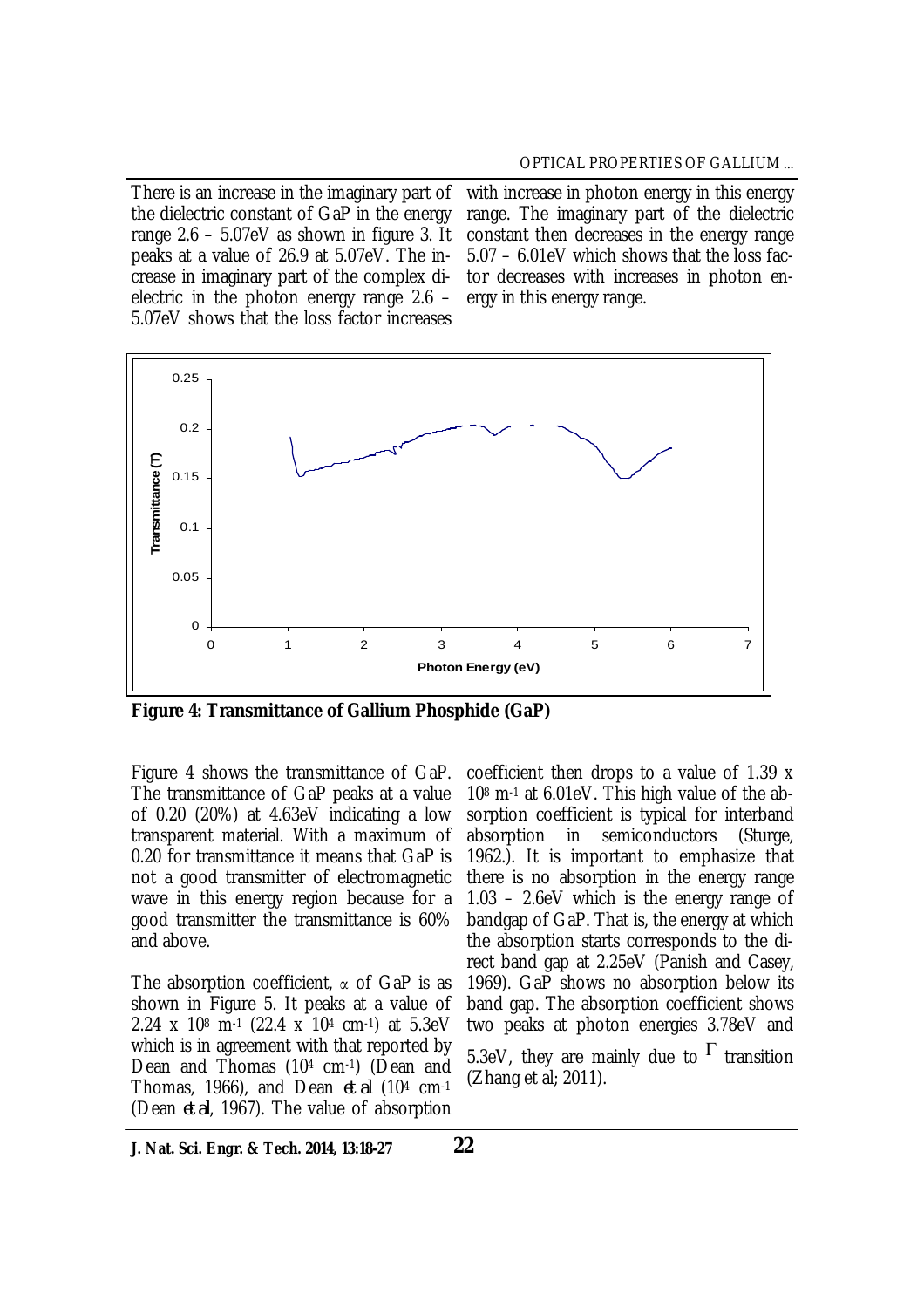J. O. AKINLAMI AND O. A. OLATUNJI



**Figure 5: Absorption Coefficient of Gallium Phosphide (GaP)**

The reflection coefficient of GaP is as shown Figure 6. It peaks at a value of 0.83 at 5.42eV which agreed with that obtained by Treideris *et al* (0.82) (Treideris *et al*, 2011). The high value of the reflection coefficient means that GaP is highly absorbing.

Figure 7 shows the reflectance of GaP. It has a maximum value of 0.69 at 5.39eV. Two peaks are observed at 3.70eV and 5.39eV, they are mainly due to  $\Gamma$  transition (Zhang et al; 2011) .



**Figure 6: Reflection Coefficient of Gallium Phosphide (GaP)**

**J. Nat. Sci. Engr. & Tech. 2014, 13:18-27**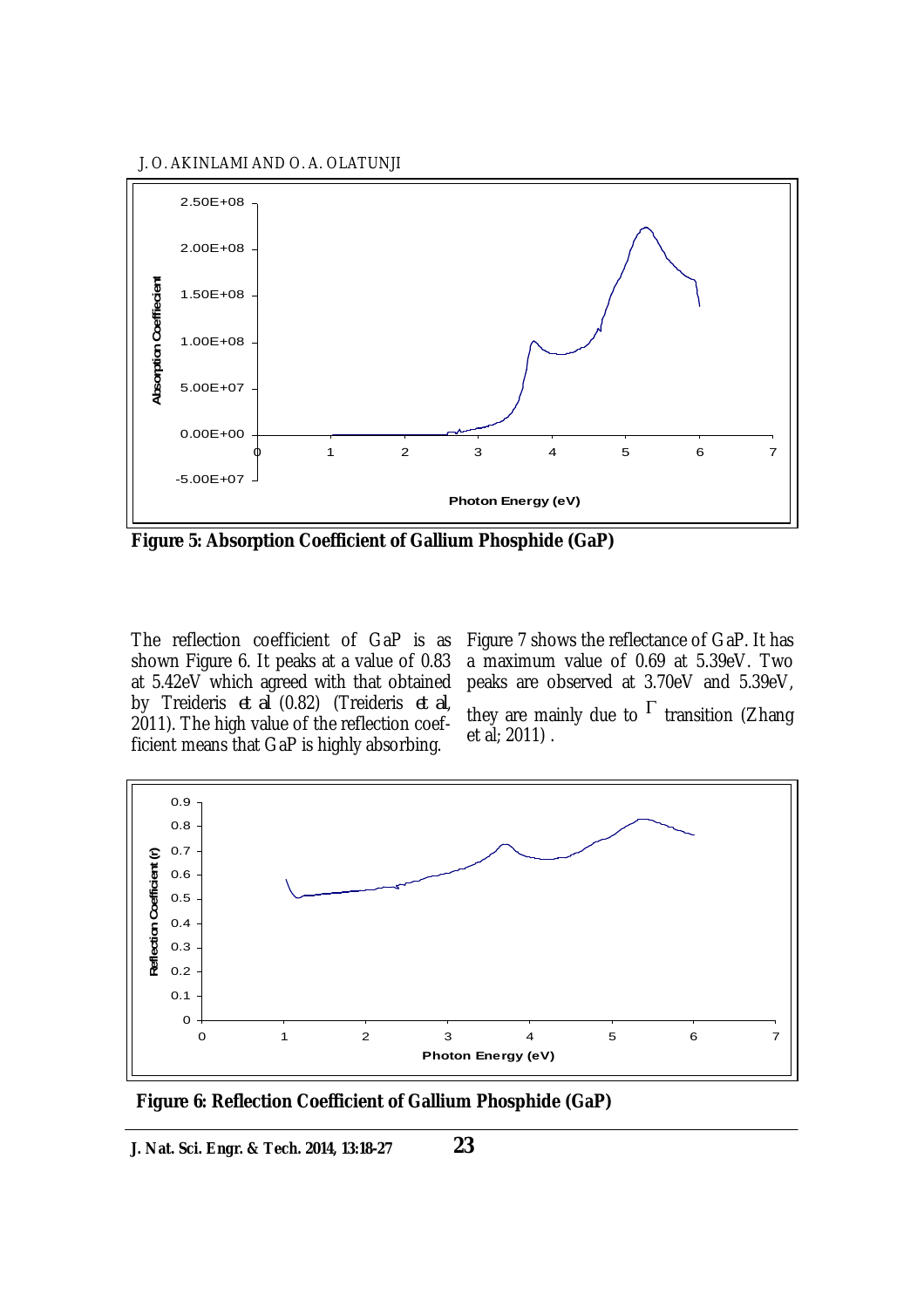

**Figure 7: Reflectance of Gallium Phosphide (GaP)**

The optical conductivity of GaP is as shown in Figure 8. The real part of the optical conductivity of GaP is constant in the photon energy range 1.03–2.58eV which means that GaP do not conduct in this energy range. There is an increase in the real part of the optical conductivityin the energy range 2.58–5.07eV. It peaks at a value of 16.5 x 10<sup>15</sup> at 5.07eV. The increase in the real part of optical conductivity in the photon energy range 2.58–5.07eV can be attributed to the increase in absorption coefficient in this energy range. The real part of the optical conductivity shows two peaks at

3.73 and 5.07eV, they are mainly due to  $\Gamma$ transition (Zhang et al; 2011).

There is a decrease in the imaginary part of the optical conductivity of GaP in the energy range 1.03–3.61eV from a value of -1.30 x 10<sup>15</sup> at 1.16eV to a minimum value of -1.20 x 10<sup>16</sup> at 3.61eV as shown in Figure 8. The negative value of the imaginary part of the optical conductivity is due to the increase in extinction coefficient and it implies that there is reduction in the conductivity of GaP in this energy range. It has a maximum value of 8.09 x 10<sup>15</sup> at 5.34eV.



**J. Nat. Sci. Engr. & Tech. 2014, 13:18-27**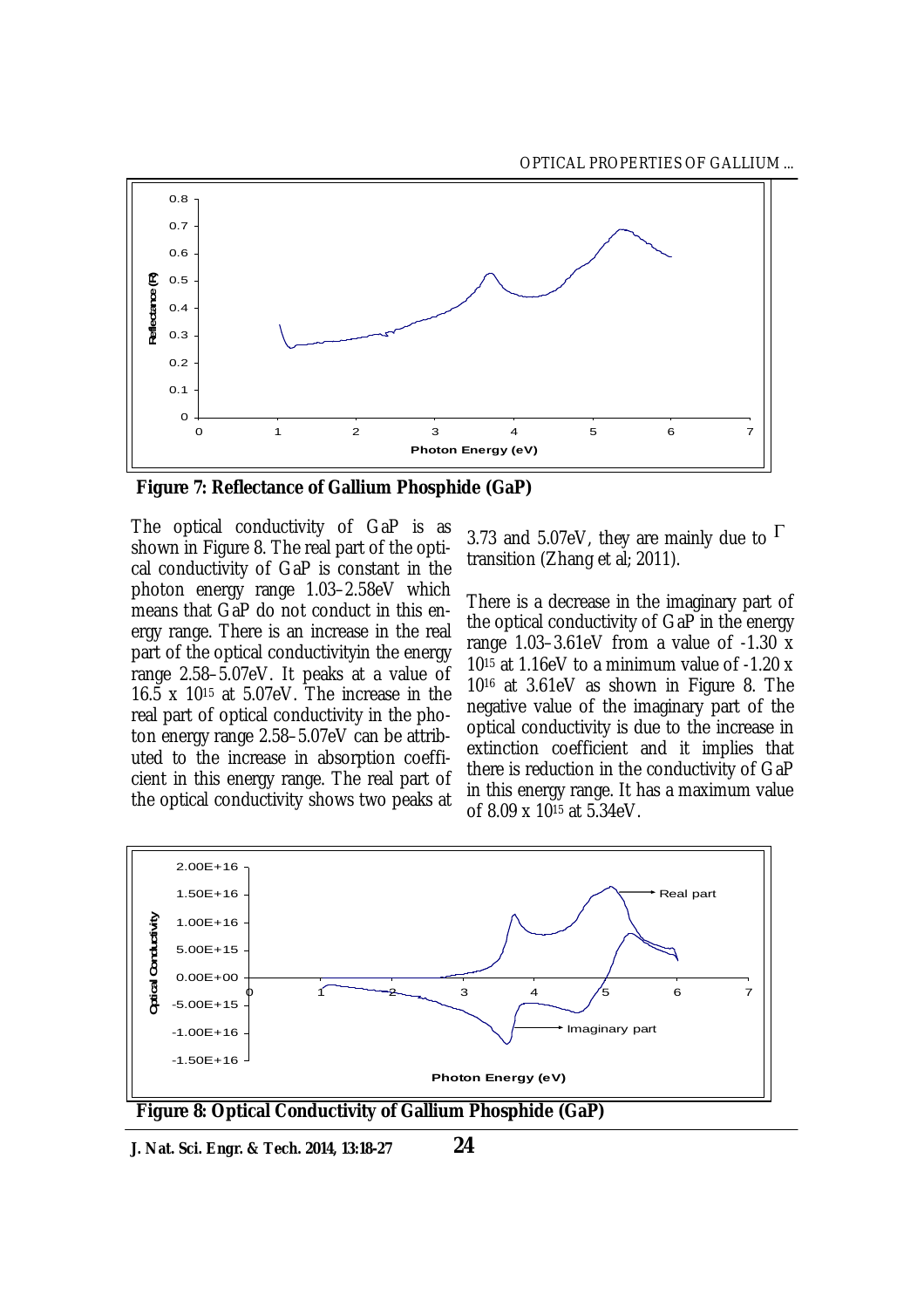# **CONCLUSIONS**

In conclusion, we have investigated theoretically the optical properties of Gallium Phosphide (GaP) in the energy range 1.03eV–6.01eV. The refractive index has a maximum value of 5.50 at 3.65eV. The refractive index decreases with increase in photon energy in the energy range 3.65- 6.01eV. This decrease in refractive index indicates that GaP shows normal dispersion behaviour.

The increase in extinction coefficient with increase in photon energy in the photon energy range 2.7–5.7eV shows that the fraction of light lost due to scattering and absorbance increases in this energy range and the decrease in the extinction coefficient in the photon energy range 5.7–6.01eV shows that the fraction of light lost due to scattering and absorbance decreases in this energy region. The extinction coefficient is zero in the photon energy range 1.03–2.7eV which means that GaP is transparent in this energy region.

The real part of the complex dielectric constant has a maximum value of 27.4 at 3.61eV. The increase in dielectric constant with increase in photon energy in the photon energy range 1.1–3.61eV shows that the loss factor increases with increase in photon energy in this energy range. The decrease in the real part of the complex dielectric with increase in photon energy in the photon energy range 3.61–6.01eV shows that the loss factor decreases with increase in photon energy in this energy range.

The imaginary part of the complex dielectric constant has a maximum value of 26.9 at 5.07eV. The increase in imaginary part of the complex dielectric in the photon energy range 2.6–5.07eV shows that the loss factor increases with increase in photon energy in this energy region. The decrease in the imaginary part of the complex dielectric constant with increase in photon energy in the photon energy range 5.07–6.01eV shows that the loss factor decreases with increase in photon energy.

The transmittance has a maximum value of 0.20 at 4.63eV which shows that GaP is not a good transmitter of electromagnetic wave in this energy region. The absorption coefficient has a maximum value of 2.24 x 10<sup>8</sup> m-1  $(22.4 \times 10<sup>4</sup>$  cm<sup>-1</sup>). This high value of the absorption coefficient is typical for interband absorption in semiconductors. GaP shows no absorption below its band gap.

The reflection coefficient has a maximum value 0.83 at 5.42eV which is in good agreement with that reported by Treideris *et al* (2011). With a value of 0.83 for reflection coefficient it means GaP is highly absorbing. The reflectance has a maximum value of 0.69 at 5.39eV.

The real part of the optical conductivity has a maximum value of 16.5 x 10<sup>15</sup> at 5.07eV. The increase in the real part of optical conductivity in the photon energy range 2.58– 5.07eV can be attributed to the increase in absorption coefficient in this energy range. At low energies between 1.3eV and 2.58eV, the conductivity is zero, which means that GaP do not conduct in this energy range.

The imaginary part of the optical conductivity has a minimum value of -1.20 x 10<sup>16</sup> at 3.61eV and a maximum value of 8.09 x 10<sup>15</sup> at 5.34eV. The negative value of the imaginary part of the optical conductivity is due to the increase in extinction coefficient and it implies that there is reduction in the conductivity of GaP in this energy range.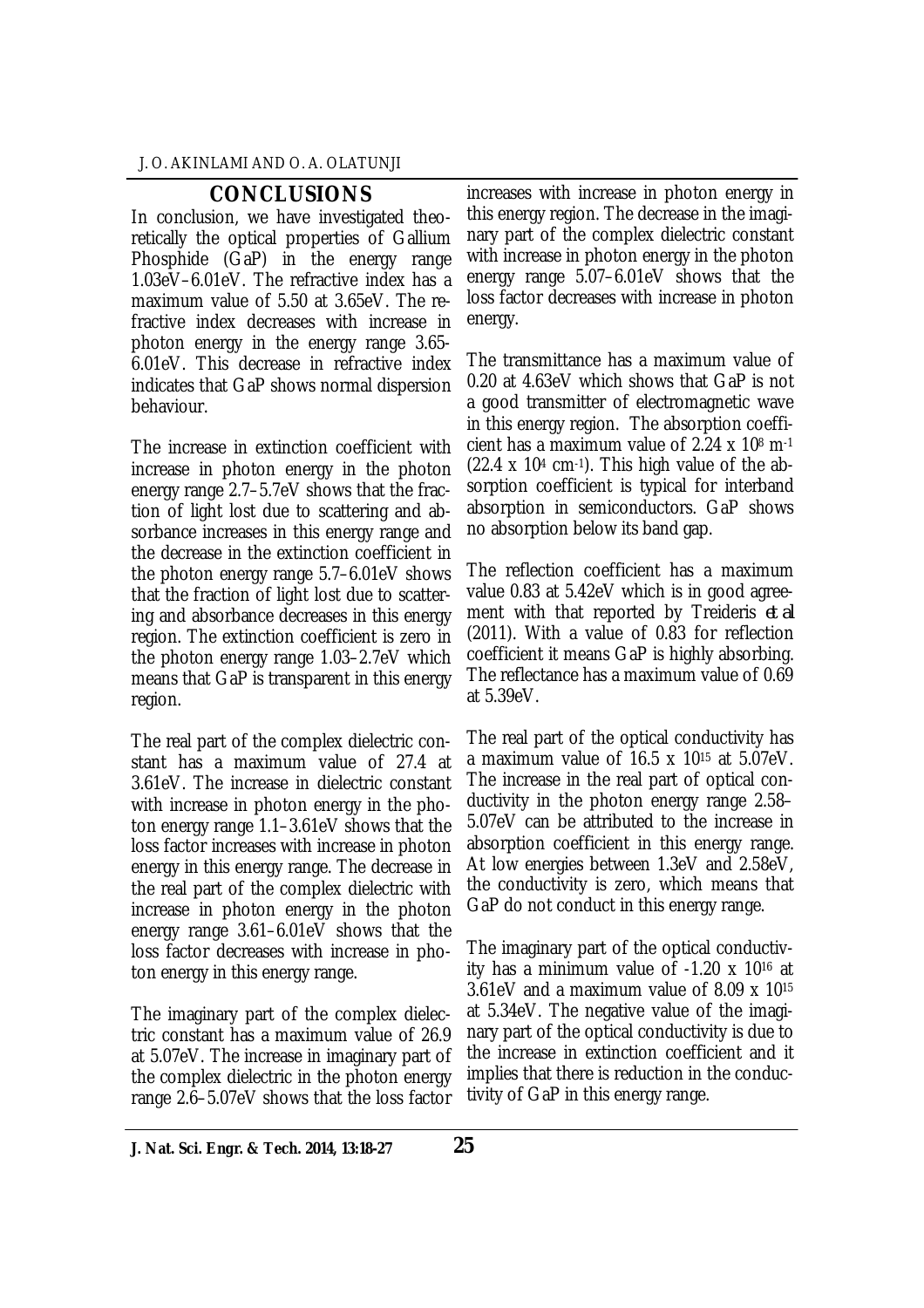The values obtained for the optical properties of GaP over the energy range 1.03– 6.01eV are essentially important for emerging GaP applications such as the design of optoelectronic devices, electronic and photonic devices.

# **REFERENCES**

**Akinlami J. O**., **Ashamu A. O**. 2013. Optical Properties of GaAs, *J. Semicond.* 34 (3), 032002-1 – 032002-5

**Bakr N. A**., **Funde A. M**., **Waman V. S**., **Kamble M. M**., **Hawaldar R. R**., **Amalnerkar D. P**., **Gosavi S. W**., **Jadkar S. R.** 2011. Determination of the optical parameters of a-Si:H thin films deposited by hot wire-chemical vapour deposition technique using transmission spectrum only, *Pramana Journal of Physics*, 76 (3), 527

**Beck A. L**., **Collins C. J.**, **Wang S**., **Yang B**., **Campbell J.C**., **Yulius A**., **Chen A**. , **Woodall J. M**. 2002. In Lasers and Electro-Optics Society, LEOS 2002. The 15th Annual meeting of the IEEE., Vol. 2, 837

**Dean P. J**., **Kaminsky G**., **Zetterstrom R. B**. 1967. Intrinsic Optical Absorption of Gallium Phosphide between 2.33 and 3.12eV, *J. Appl. Phys*. 38, 3551

**Dean P. J**., **Thomas D. G**. 1966. Intrinsic Absorption-edge Spectrum of Gallium Phosphide, *Phys. Rev.* 150, 690

**Epstein A. S**., **Grove W. O**. 1965. Single crystal Gallium Phosphide Solar Cells, *Advance Energy Conversion* 5(2), 161

**Fox M**. 2001. *Optical Properties of Solids*, Oxford University Press, New York, USA, ISBN- 13:9780198506126, 305

**Goswami A.** 2005. *Thin Film Fundamentals*, New Age International, New Delhi, India.

**Hatami F**., **Masselink W. T**., **Lordi V**., **Harris J. S**. 2006. Green emission from InP-GaP squantum-dot light emitting diode, *IEEE Photonics Technology Letters* 18**(7)**, 895

**Hofler G. E**., **Carter-Coman C**., **Kramers M. R**., **Gardner N. F**., **Kish F. A**., **Tan T. S**., **Loh B**., **Posselt J**., **Collins D**., **Sasser G**. 1998. Highflux, high-efficiency transparentsubstrate AlGaInP/GaP light-emitting diodes, *Electron Lett*. 34, 1781

**Kish F. A**., **Steranka F. M**., **Defevere D. C**., **Vanderwater D. A**., **Park K. G**., **Kuo C. P**., **Osentowski T. D**., **Peanasky M. J**., **Yu J. G**., **Fletcher R. M**., **Steigerwald D. A**., **Grafford M. G**., **Robbins V. M**. 1994. Very high-efficiency semiconductor wafer-bonded transparent-substrate  $(Al_xGa_{1-x})_{0.5}In_{0.5}P/GaP$ lightemitting diodes, *Appl. Phys. Lett*. 64, 2839

**Liu Z. G**., **Bai Y. J**., **Cui D. L.**, **Hao X. P**., **Wang L. M**., **Wang Q. L**., **Xu X. G**. 2002. Increase of lattice constant in GaP nanocrystals, *J. Cryst. Growth* 242, 486

**Matsumoto N**., **Kumabe K**. 1979. Effect of hydrogen incorporation during deposition by sputtering for amorphous Gallium Phosphide films, *Japanese Journal of Applied Physics* 18(5), 1011

**Nelson D**. **F., Turner E**. **H**. 1968. Electrooptic and Piezoelectric Coefficients and Refractive index of Gallium Phosphide, *J. Appl. Phys*. 39, 3337

**Panish H. B.** and **Casey H. C**. 1969. Temperature Dependence of the Energy Gap in GaAs and GaP,

**J. Nat. Sci. Engr. & Tech. 2014, 13:18-27 26**